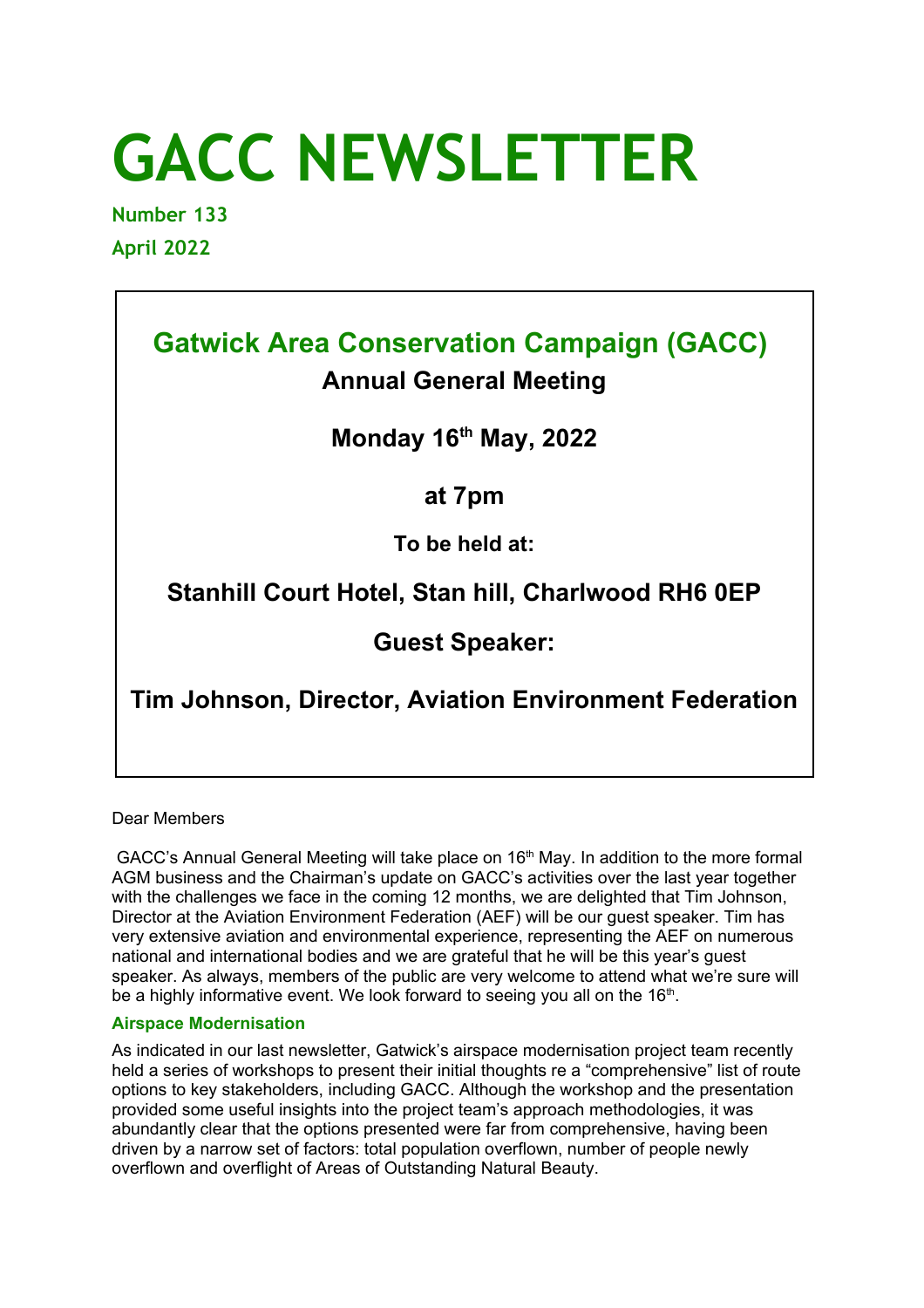In our view, there are many other criteria which must be fully considered and weighed against each other if a truly comprehensive list of flight path options is to be effectively captured. Helpfully, after the workshops, the airport's project team circulated a short questionnaire seeking feedback on their approach to date, the options set out during the workshop and any other considerations that they should be taking account of. GACC's response to the questionnaire can be read **[here](https://www.gacc.org.uk/resources/Corresponence/FASI%20South%20Airspace%20Change%20Proposal%20Darft%20Questionnaire%20Response%20v1.3-1.pdf)** .

#### **DCO Consultation not fit for purpose**

Members will recall that, in our last newsletter, we highlighted the highly misleading nature of Gatwick's DCO consultation, where out of date carbon values had been used, resulting in a very material understatement of the clean-up cost costs associated with the airport's expansion plans. GACC highlighted these very serious shortcomings to the airport's consultative committee GATCOM, requesting that our concerns be fully discussed at the Committee's April meeting and that the New Economics Foundation (NEF) be invited to present their report which, in addition to Gatwick's use of out-of-date carbon values, also highlighted several other significant omissions. It is therefore disappointing to have to report that, although the pre-application process itself is to be discussed at April's GATCOM, GACC's request for the NEF to have the opportunity to present their report, allowing the quality of the airport's DCO consultation process to be examined and its shortcomings exposed, has been denied. Nonetheless, GACC has brought our concerns to the attention of local Councils and trust that they will reflect the deficiencies of Gatwick's consultation process as they prepare and submit their individual Adequacy of Consultation representations to the Planning Inspectorate.

#### **Noise Management Board**

Since the start of the year, a number of NMB Work Plan studies, including optimum joining points for night time arrival approaches (ILS JP), continuous climb on departures (CCO) and fair and equitable distribution of air traffic (FED) have concluded and presentations have been made to community groups. Whilst some useful information has been produced for national and local consideration, the studies were largely incomplete with no significant conclusions reached and little in the way of practical noise reduction applications for implementation at Gatwick. Particularly disappointing was the FED study which had originally committed to provide a much-needed definition and quantification of Fair and Equitable Distribution of air traffic at Gatwick. Unfortunately, the FED study failed to deliver on this commitment and we are now waiting for the airport to produce a revised plan to fully deliver on the agreed Work Plan outcome.

In recent months, there has also been a growing frustration amongst community noise groups at the way in which NMB meetings, reports and presentations have been coordinated. More often than not, we have been given little opportunity to study often complex, technical reports in advance and limited time has been allowed for discussion and scrutiny in meetings. Despite these challenges, GACC continues to hold the NMB to account, recently highlighting a material error in the ILS JP report which has now been corrected. However, in an attempt to address the core problem, GACC along with the majority of the other community noise groups, submitted a series of proposals to the Chairs of the NMB committees designed to improve NMB protocols and enhance community group engagement, thus creating a more effective NMB. Initial feedback from the NMB leadership has been somewhat muted, but we have circulated our proposals to the wider NMB Executive Board membership and now await their feedback.

#### **Noise Envelopes at Gatwick**

An important part of the government's Aviation Policy Framework was the introduction of the concept of a noise envelope at airports planning significant growth. Noise envelopes are designed to provide affected communities with certainty about the proposed future noise impacts associated with airport development plans, whilst helping achieve a suitable balance between airport growth and noise reduction.